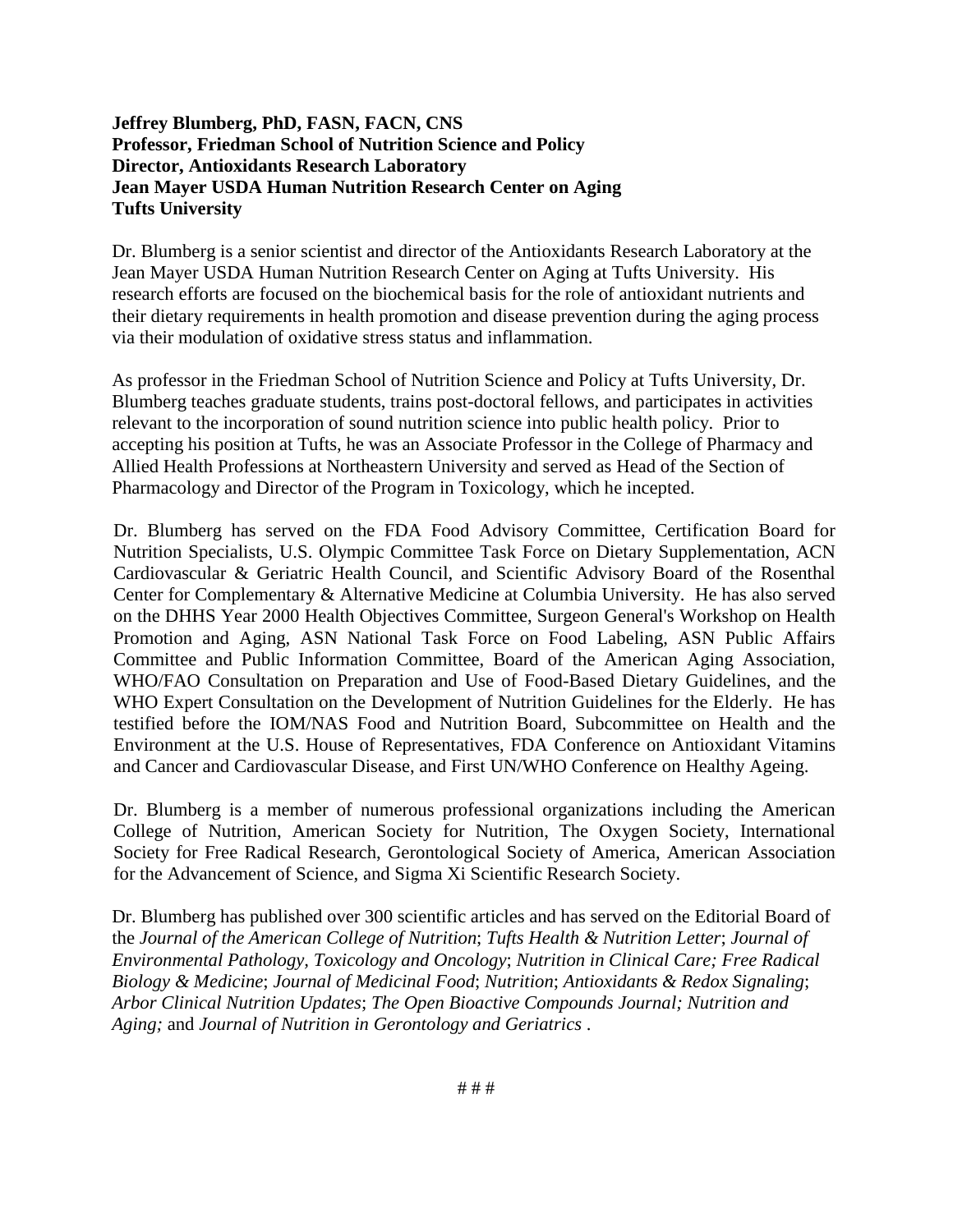# **Johanna Dwyer, D.Sc,RD Senior Nutrition Scientist, OD/ODS/NIH Tufts University and NIH Office of Dietary Supplements**

Dr. Johanna Dwyer is Professor of Medicine (Nutrition) and Community Health at the Tufts University Medical School, and Adjunct Professor of Nutrition at Tufts University Friedman School of Nutrition Science and Policy. She is also Senior Scientist at the Jean Mayer/USDA Human Nutrition Research Center on Aging at Tufts University. She is the Director of the Frances Stern Nutrition Center at Tufts Medical Center. From 2003-2011 Dr. Dwyer served part time as Senior Nutrition Scientist Office of Dietary Supplements, National Institutes of Health, and she continues there as a consultant where is was responsible for several large projects, including studies of dietary supplement motivation and use, development of an analytically substantiated dietary supplement database and other dietary supplement databases, development of research on the assessment of dietary supplement intake, a study of flavonoid intakes and health outcomes in NHANES, and other topics.

Dr. Dwyer is an accomplished researcher, having authored and coauthored more than 250 research articles and 300 review articles published in scientific journals. She focused on topics including dietary treatment of end-stage renal disease, the role of dietary flavanoids in health; preventing diet-related disease in children and adolescents; maximizing quality of life and health in the elderly; vegetarian and other lifestyles, and databases for bioactive substances other than nutrients. She also serves as the editor of *Nutrition Today*.

Dwyer received her D.Sc. and M.Sc. from the Harvard School of Public Health, an M.S. from the University of Wisconsin, and completed her undergraduate degree with distinction from Cornell University.

Dr. Dwyer has served on many committees, including the 2000 Dietary Guidelines Committee, served as a member of the Food and Nutrition Board of the National Academy of Sciences, is an elected member of the Institute of Medicine National Academy of Sciences and served as Councilor of the Institute of Medicine. She received the Conrad V Elvejhem Award for public service in 2005 from the American Society for Nutrition Sciences, the Alumni Award of Merit from the Harvard School of Public Health in 2004, the WO Atwater award in 1996, the Medallion Award of the American Dietetic Association in 2003, the Dean's Medal from the Tufts University Friedman School of Nutrition Science and Policy, and is a fellow of the American Society for Nutrition and the American Society for Parenteral and Enteral Nutrition..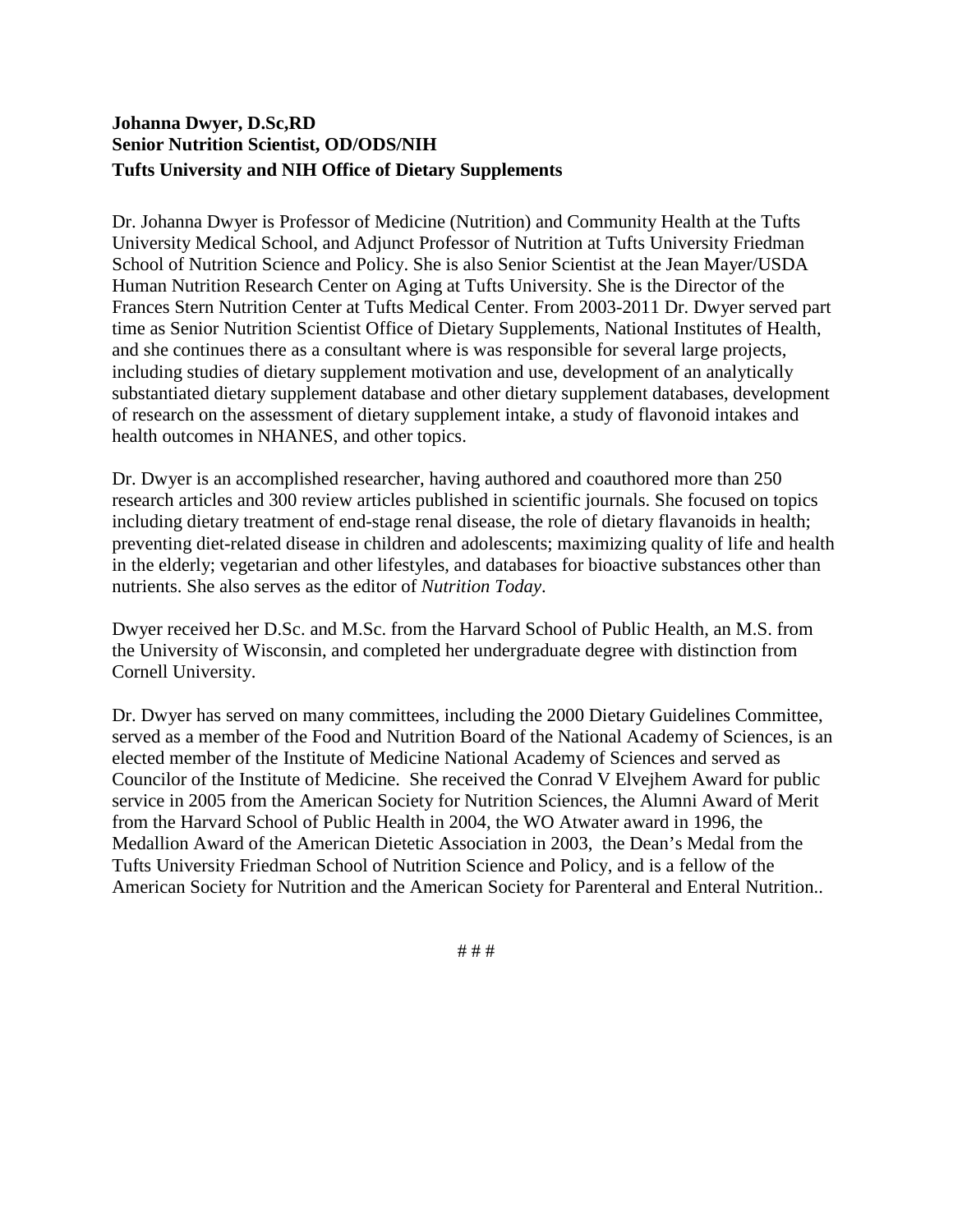## **Alan Crozier, PhD Senior Research Fellow School of Medicine, College of Medical, Veterinary & Life Sciences University of Glasgow**

Former Professor of Plant Biochemistry and Human Nutrition, Alan Crozier is now a Senior Research Fellow at the University of Glasgow. While his research has involved studies on plant hormones and purine alkaloids, for the last 15 years Crozier's activities have focused on flavonoids and other protective dietary phenolic compounds in fruits, vegetables and beverages.

Crozier obtained his PhD at the University of London. Before his work at the University of Glasgow, he held appointments at the University of Calgary in Canada and The University of Canterbury in Christchurch, New Zealand. Currently, his research group is using a number of approaches to investigate the bioavailability of dietary phenolics, principally those occurring in berries, tea, chocolate, teas, coffee and fruit juices.

Recognized for his internationally distinguished achievements in the field of plant hormones and secondary metabolites, in 1999 Crozier was awarded the title "Eminent Scientist of RIKEN" by the Institute of Physical and Chemical Research (RIKEN), Wako-shi, Saitama, Japan. He has also published more than 250 research papers and edited nine books.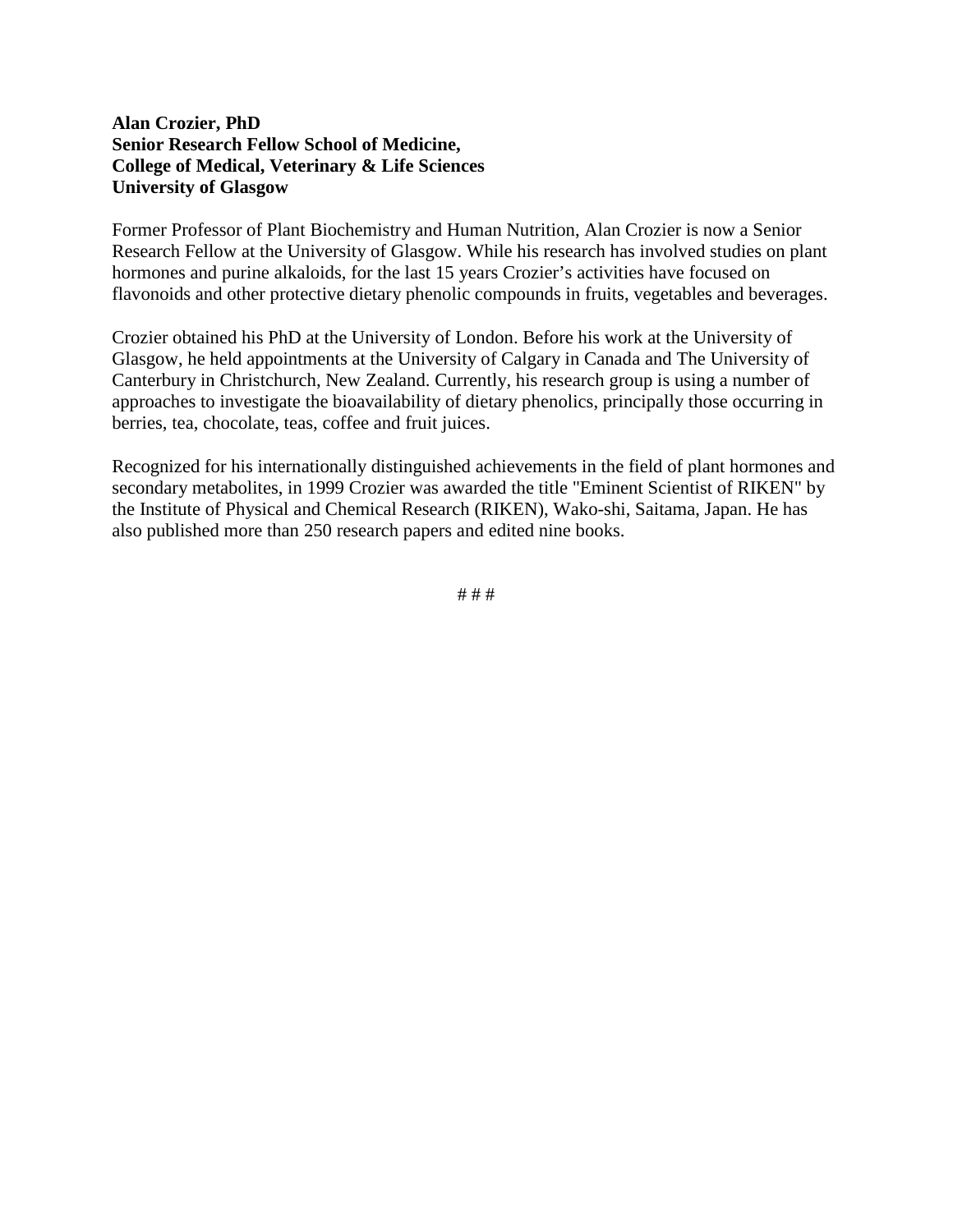## **John van Duynhoven, PhD Expertise Team Leader at Unilever, Professor (part-time) at Wageningen University and Project Leader at the Netherlands Metabolomics Centre**

Dr. John van Duynhoven obtained his PhD in biophysical chemistry, and was an assistant professor at the University of Twente where he pursued NMR applications in supramolecular and polymer chemistry. In 1996 he moved to Unilever R&D Vlaardingen (The Netherlands) where deployed a wide range of NMR/MRI techniques in food and nutrition R&D programmes. At Unilever R&D Vlaardingen he is now heading the spectroscopy and microscopy group.

In 2010 was appointed as part-time professor at Wageningen University. His current research activities are in resolving complex food compositions and structure and assessment of the metabolic impact of diet on humans. In these areas he has initiated and led a range of academicindustrial collaborative projects (National and European) and this has resulted in over 100 publications in international peer-reviewed journals and books.

He has been co-organizer of various national and international NMR meetings, leads the Nutrition & Health theme of the Netherlands Metabolomics Centre (NMC) where he also serves on the Executive Committee. He currently serves as the chairman of the organizing committee of the 11<sup>th</sup> Conference on Applications of Magnetic Resonance in Food Science (Wageningen, The Netherlands, 2012).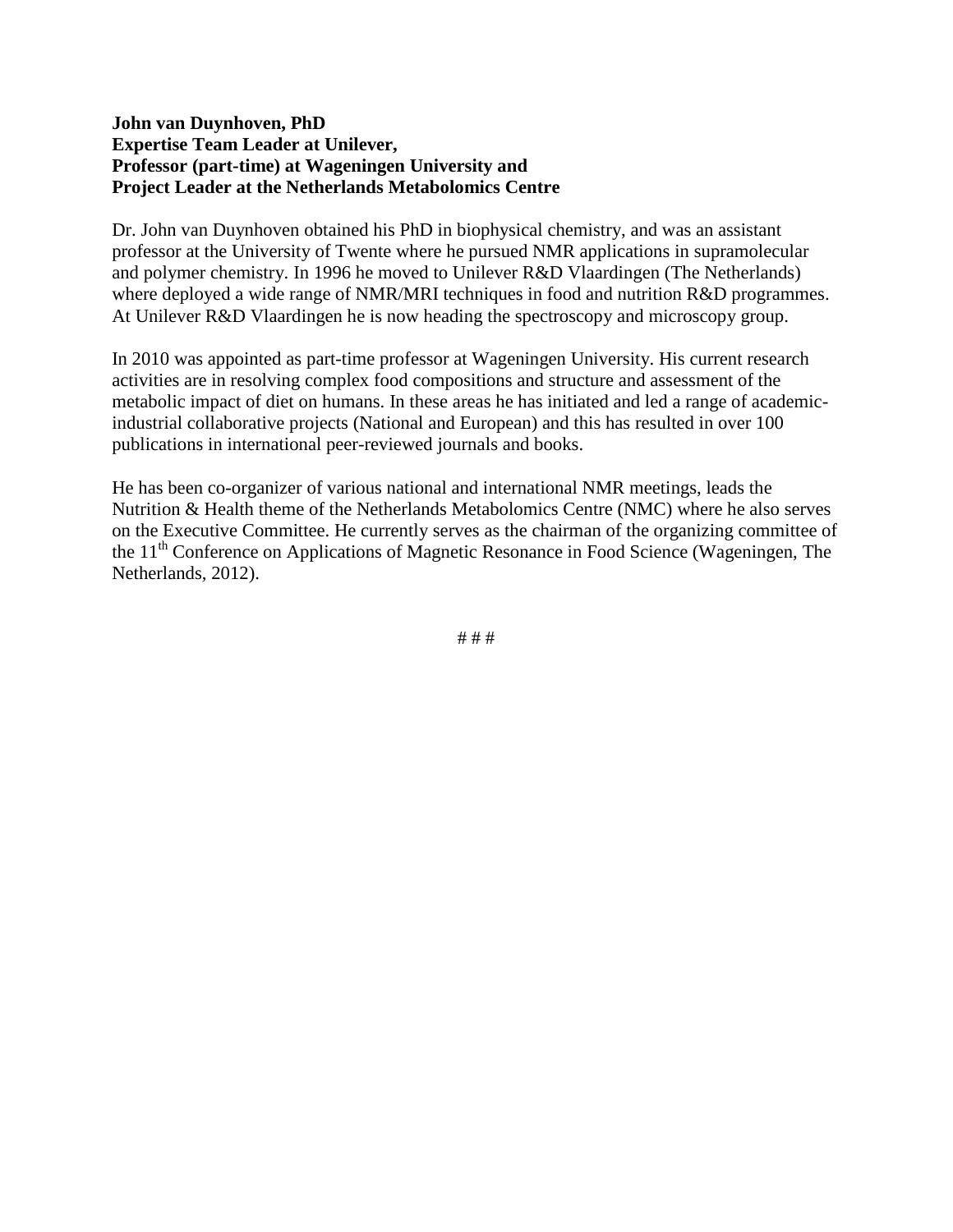# **Mario Lorenz, PhD Senior Scientist at the Department of Cardiology and Angiology Charité Universitätsmedizin, Berlin, Germany**

Dr. Mario Lorenz is currently the senior scientist at the Department of Cardiology and Angiology at the Charité – University Medicine Berlin where he was previously a scientific assistant at the Institute for Pathology. His main area of work is focused on the effects of tea and individual tea compounds on cardiovascular health.

Dr. Lorenz received his PhD at the Institute for Biology (Dept. of Genetics), Humbolt University Berlin. Prior to that Dr. Lorenz studied agriculture and plant breeding at the Martin-Luther-University Halle-Wittenberg.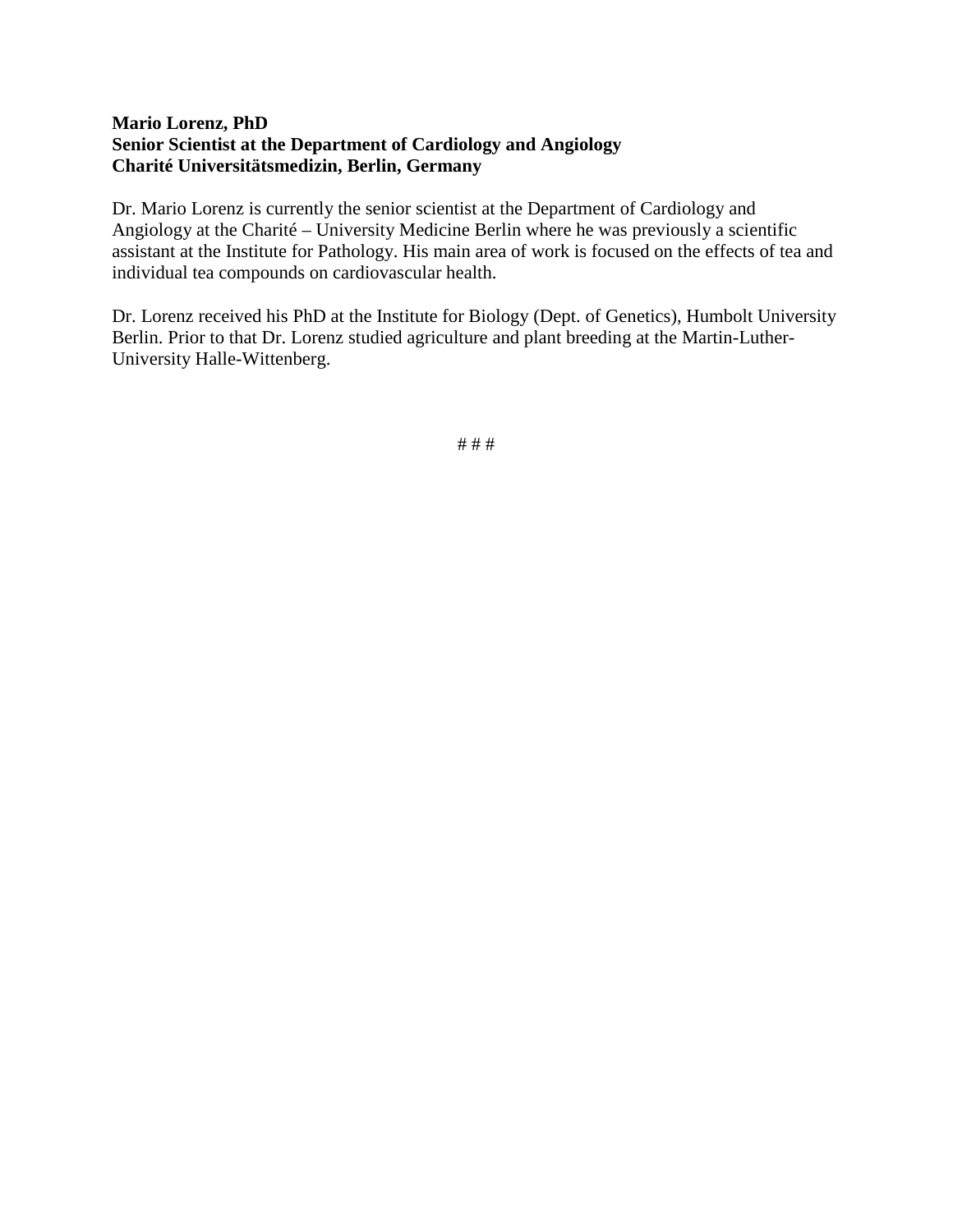## **Lenore Arab, PhD Professor, Department of Medicine David Geffen School of Medicine at UCLA**

Lenore Arab is a professor of internal medicine at the David Geffen School of Medicine at UCLA. Prior to this position she established and chaired the global epidemiology department at Amgen, a leading biotech company. She has served as professor of epidemiology and nutrition in the Departments of Epidemiology and Nutrition at the University of North Carolina at Chapel Hill for 12 years prior to moving to California. Dr. Arab's main research interests are anticarcinogens in foods, nutrients and brain function, antioxidant nutrients and multi-media approaches to dietary assessment.

Dr. Arab, as Professor and Director, chaired the department of Social Medicine and Epidemiology at the Bundesgesundheitsamt in Berlin for 7 years prior to being recruited to UNC, and worked an additional 7 years at the Heart Disease Research Institute of the University of Heidelberg. During that time she served as a nutrition advisor to the World Health Organization (WHO) for 10 years and was the founding director of the WHO Collaborating Center for Nutritional Epidemiology in Berlin. She was the founding North American Editor of the journal Public Health Nutrition, Associate Editor of Nutrition and Cancer and sits on numerous other editorial boards.

At UNC Dr Arab was the program director for nutritional epidemiology and leader of a training program and NCI-sponsored training grant in that field. She is served as the director of the Clinical Nutrition Research Core for Nutritional Epidemiology at UNC. Dr Arab has also served as a member on multiple NIH study sections in various capacities including permanent member. Having served on the National Academy of Science committees that developed the most recent dietary recommendations, she is particularly interested in seeing nutritional knowledge widely implemented in disease prevention across populations, and enhancing the nutritional knowledge of medical graduates. Director, Training Grant On The Nutritional Biochemistry and Epidemiology of Carcinogenesis Director, Nutritional Epidemiology Core of the University of North Carolina at Chapel Hill Head of the Nutritional Epidemiology Program in the Epidemiology Department Former Member National Academy of Science NRC Committee On The Toxicological Effect of Methylmercury

Dr. Arab earned her PhD in Nutrition and Epidemiology from Justus Liebig University in Geissen, Germany; her MS in Nutrition from Harvard University; and her BS in Biology from Colgate University, Hamilton, New York.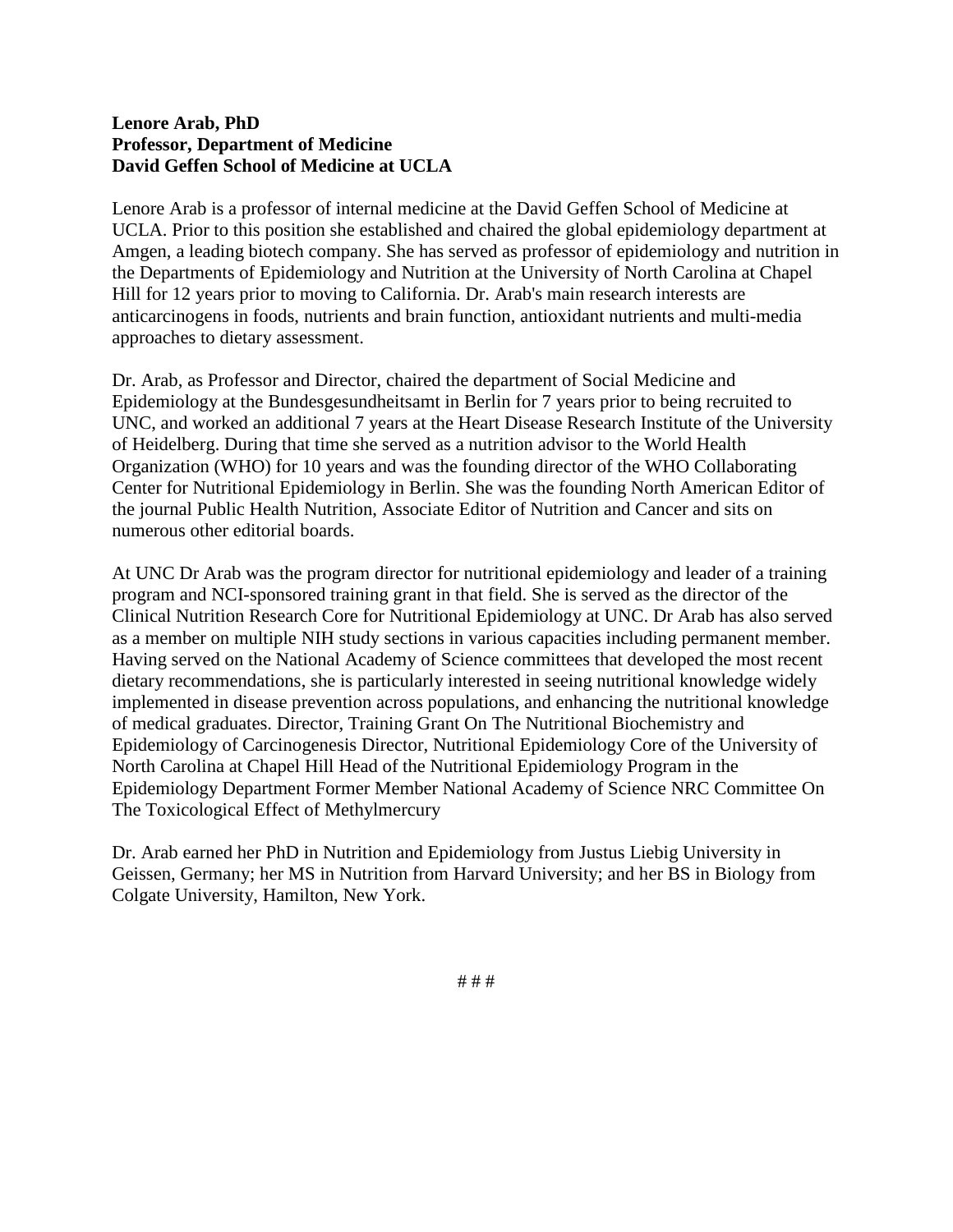## **Claudio Ferri, MD Full Professor of Internal Medicine Director – Division of Internal Medicine 1 and Hypertension and Cardiovascular Prevention Outpatient Unit University of L'Aquila – San Salvatore Hospital**

Claudio Ferri is currently Director of the Division of Internal Medicine 1 and of the Hypertension and Cardiovascular Prevention Unit at the University of L'Aquila – San Salvatore Hospital. He is also Full Professor of Internal Medicine and the Director of both the School and the Post Doc School of Internal Medicine. Beginning this year, he is also the President of the College of Clinicians of his University.

Professor Ferri received his degree in Medicine and his specialty in Internal Medicine (both cum laude) at the University of Rome "La Sapienza," where he began his studies on hypertension and its vascular consequence.

Dr. Ferri has published over 500 journal articles including more than 150 on international peer reviewed ones on endothelial function, insulin sensitivity, foods and their relationships with the cardiovascular system. He is also the co-author of some medical textbooks, including the last one (2011) on nutraceutics and human health.

Ferri is currently the vice-president of the Italian Forum of Internal Medicine and Treasurer of the Italian Society of Hypertension. He is the Secretary of the International Society of Chocolate and Cocoa in Medicine. He is also member of the board of the Journal of Hypertension and of Clinical Science and Editor-in-Chief of *The Cardiorenal Journal and of Food Lifestyle and Health*.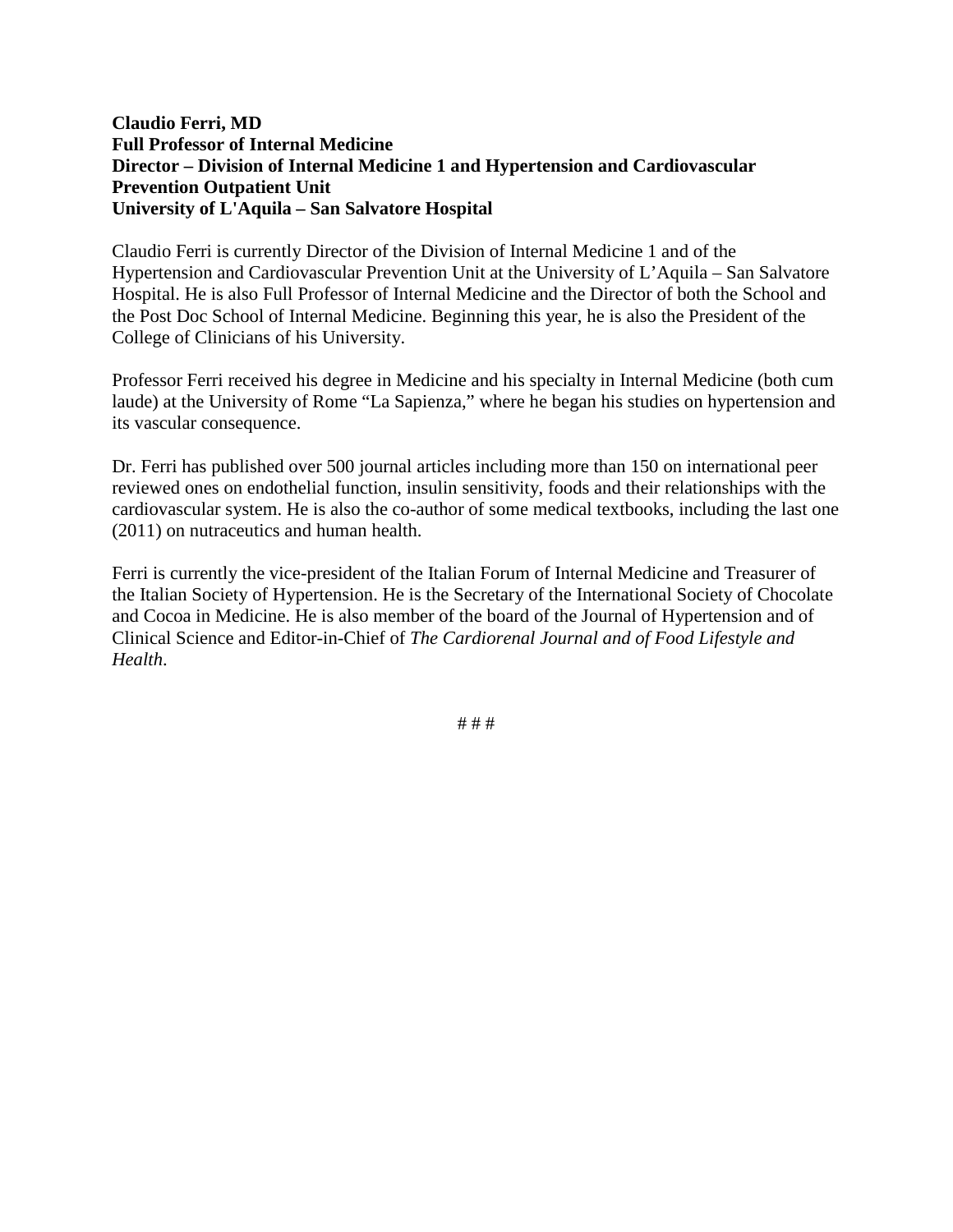# **Joshua D. Lambert, Ph.D. Assistant Professor of Food Science Pennsylvania State University**

Dr. Joshua D. Lambert is currently an Assistant Professor in the Department of Food Science at the Pennsylvania State University. Dr. Lambert's research interests are in the prevention of chronic diseases by dietary polyphenols.

Lambert received a B.S. in Biochemistry from the Pennsylvania State University and a Ph.D. in Pharmacology and Toxicology from the University of Arizona. He conducted post-doctoral research in the Integrative Medicine Service at the Memorial Sloan-Kettering Cancer Center and in the Department of Chemical Biology at Rutgers University.

Currently, his laboratory research is focused on studying the efficacy and underlying mechanisms of action of green tea catechins, alone and in combination with other agents for the prevention of cancer, the efficacy of dietary polyphenols for the prevention of obesity and obesity-related inflammation, and the potential hepatotoxicity of high dose oral EGCG.

The overall goal of Dr. Lambert's research is to establish the efficacy of dietary components for the prevention of disease, and to provide necessary data on the safety of these compounds when they are administered in non-dietary dosage forms. Dr. Lambert has published more than 50 peer-reviewed papers and book chapters on the prevention and treatment of cancer and obesity by phytochemicals. His research is currently supported by the National Center for Complementary and Alternative Medicine and the American Institute for Cancer Research.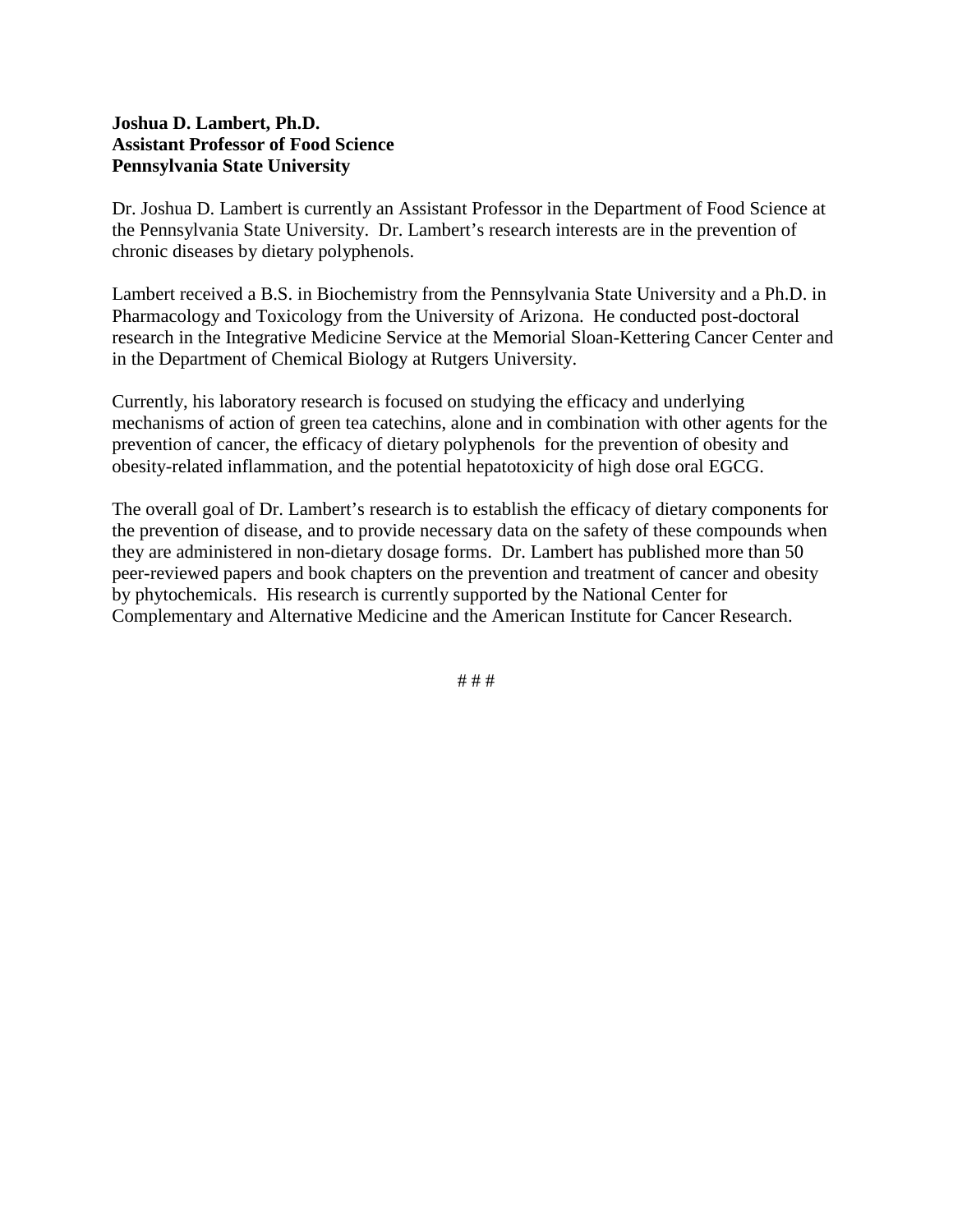# **Jian-Min Yuan, MD, PhD Professor and Associate Director for Cancer Control and Population Sciences University of Pittsburgh Cancer Institute**

Dr. Jian-Min Yuan is a cancer epidemiologist. An accomplished investigator, Dr. Yuan is recognized for his contributions in the area of cancer epidemiology and the role of dietary and other environmental exposures, genetic variations and gene-environment interaction in the case and prevention of the lug, liver, colon, rectum, breast and urinary bladder. The ultimate goal of his research is to develop cancer prevention strategies including chemopreventive agents against the development of cancer.

He received his M.D. in 1983 from the Shanghai Medical University, China, and Ph.D. in epidemiology in 1996 from the University of Southern California (USC). He was recruited to the Masonic Cancer Center in 2005 from the USC/Norris Comprehensive Cancer Center in Los Angeles. Dr. Yuan actively mentored graduate students. Prior to joining the University of Pittsburgh, he was Director of the Nutrition and Cancer Training Program, a multi-disciplinary cross-college training program at the University of Minnesota.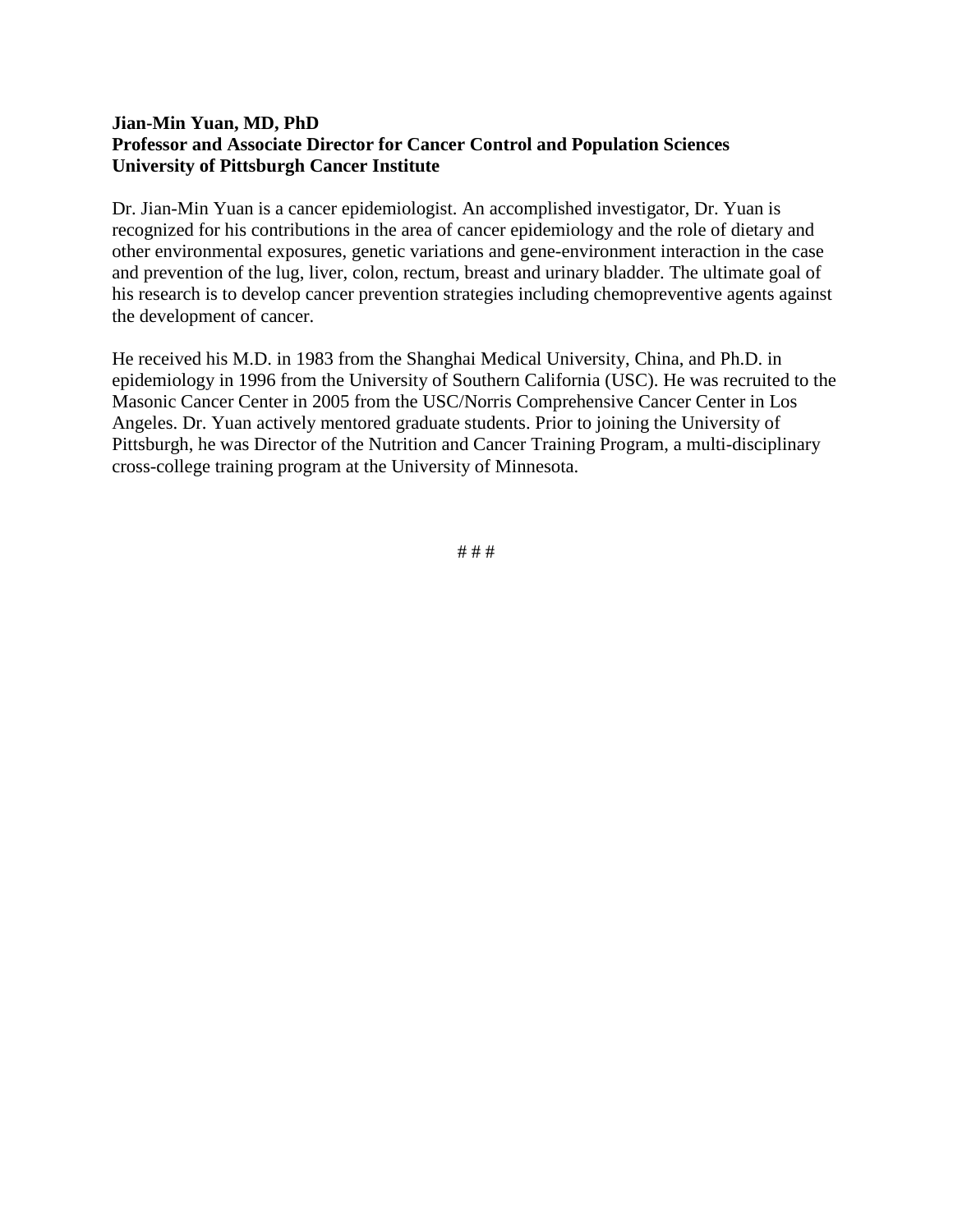# **Rick Hursel, PhD Department of Human Biology Maastricht University**

Rick Hursel is currently working as a post-doctoral at the department of Human Biology for which he acquired a Kootstra Talent Fellowship from Maastricht University Media Centre+ (MUMC) to continue his work on the role of thermogenic ingredients in affecting metabolic targets for treatment of overweight or prevention of obesity.

He studied Health Sciences at Maastricht University, for which he received his BSc in 2006, and his MSc in Physical Activity and Health specialization Metabolism and Nutrition in 2007.

In 2011 he obtained his PhD at the department of Human Biology of the Faculty of Health, Medicine and Life Sciences of Maastricht University under supervision of Prof. Dr. MS Westerterp-Plantenga. Hursel's research during this period was mainly focused on triggers for energy expenditure, especially thermogenic ingredients & circadian aspects.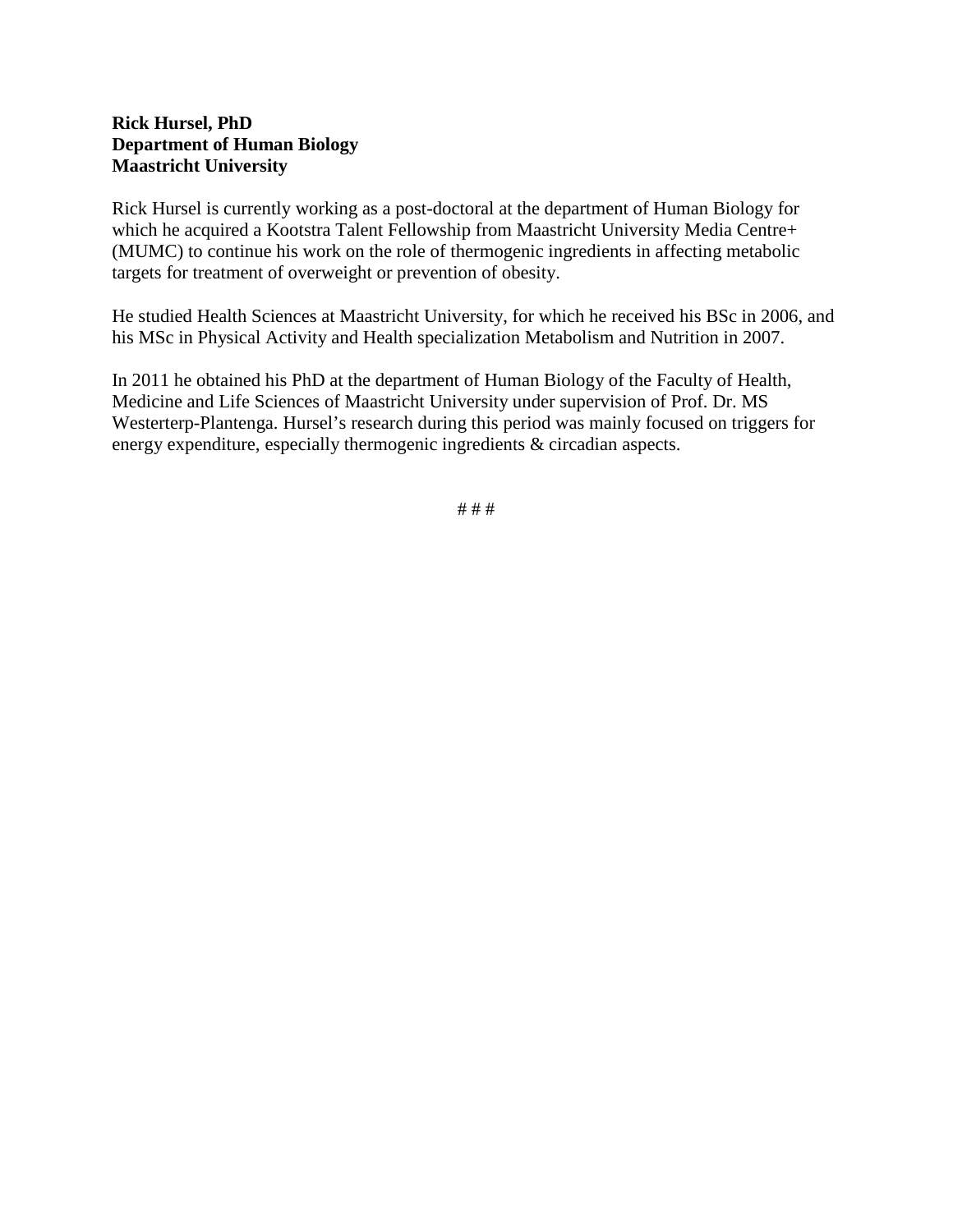#### **Chwan-Li (Leslie) Shen, PhD, CCRP Associate Professor of Pathology School of Medicine Texas Tech University Health Sciences Center**

Dr. Chwan-Li (Leslie) Shen is an Associate Professor of Pathology and Physiology, School of Medicine and a researcher at the Laura W. Bush Institute for Women's Health, Texas Tech University Health Sciences Center, Lubbock. She obtained her B.S. degree from Taiwan, her MS degree from Texas Tech University, and her PhD degree from Purdue University.

She has been working on bone pathology for over 15 years, using cells, animals, and human subjects to investigate management of chronic bone diseases, particularly osteoporosis and osteoarthritis, through complementary and alternative medicine, such as green tea supplement and Tai Chi mind-body exercise. She has successfully translated her animal study results into human clinical trials. Her research on bone health in postmenopausal women was selected as a feature project by the National Institute of Health and a national conference, and is now highlighted on over seven million websites.

Dr. Chwan-Li Shen has published more than 50 peer-refereed articles, served as an editorial board member of 6 journals in the area of nutrition and bone, and served on study sections for national, federal, private, and foreign funding agencies. She has become a fellow of United States Bone and Joint Decade in 2006 and received a Chancellor's Council Distinguished Research Award in 2011.